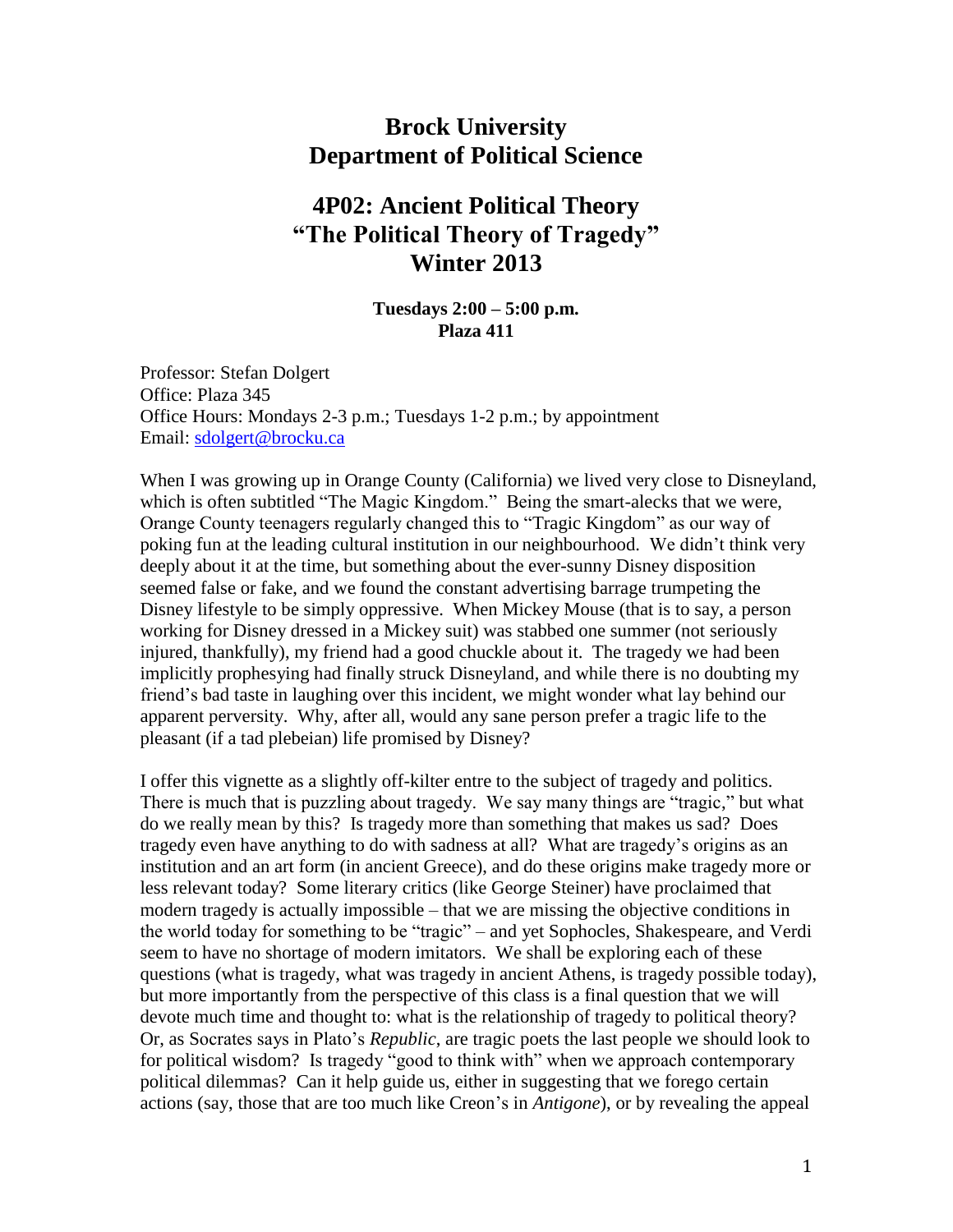of particular institutions (like Truth and Reconciliation Commissions)? Or is tragedy's relation to political theory captured more by the disposition it cultivates in potential citizens as they ponder how to live their lives in the face of a cosmos that seems, on its face, to be indifferent to suffering?

As we explore these questions, through the texts of the ancient tragedians as well as the secondary academic literature, we will be assisted by viewing the twelve episodes of David Simon's "The Wire" (Season Three) throughout the semester. Simon produced his show with the ancient tragedians in mind, and I hope that viewing the conflicts between McNulty and Stringer Bell, or Stringer and Avon, will bring us a little closer to understanding the strife between Creon and Antigone, or Agamemnon and Clytemnestra. But perhaps not... perhaps Steiner was right to say that tragedy is from a bygone era. We'll take the semester (at least) to ponder the question.

## **Course Objectives:**

- 1) Students will become familiar with the classic texts of the ancient Athenian playwrights Aeschylus, Sophocles, and Euripides.
- 2) Students will be able to identify the enduring cultural significance of figures such as Oedipus, Antigone, the Furies, and the Bacchants.
- 3) Students will gain an understanding of the origins of tragedy in  $5<sup>th</sup>$  century BCE Athens, including its social, religious, and political bases.
- 4) Students will learn to analyze tragedy from a variety of scholarly perspectives, including: psychoanalysis, feminism, structural anthropology, post-structuralism, Marxism, Straussianism, postcolonialism, and democratic theory.
- 5) Students will develop their own general theory of tragedy, and be able to argue its relevance for contemporary politics.

## **Books**:

1) Aeschylus, *Oresteia,* ed. Robert Fagles. Penguin Classics.

- 2) Sophocles, *Three Theban Plays*, tr. Robert Fagles. Penguin Classics.
- 3) Euripides, *Bacchae,* ed. by Paul Woodruff. Hackett Publishing.

## PLEASE USE ONLY THESE EDITIONS

4) *The Wire*, Season Three (available on iTunes for \$24.99)

## **Class Style:**

This class will be conducted as a discussion-intensive seminar. This course will also utilize a number of different methods in presenting the materials, possibly including simulations, semi-formal debates, role-play, and short excerpts from contemporary films. Please come prepared to discuss the materials each day, and this means arguing about them in a thoughtful manner with your instructor and fellow classmates. These discussions should be respectful of others' views, but in no way does that suggest that we paper over our differences with others. We will learn from each other precisely to the extent that we can figure out exactly how much we disagree with one another.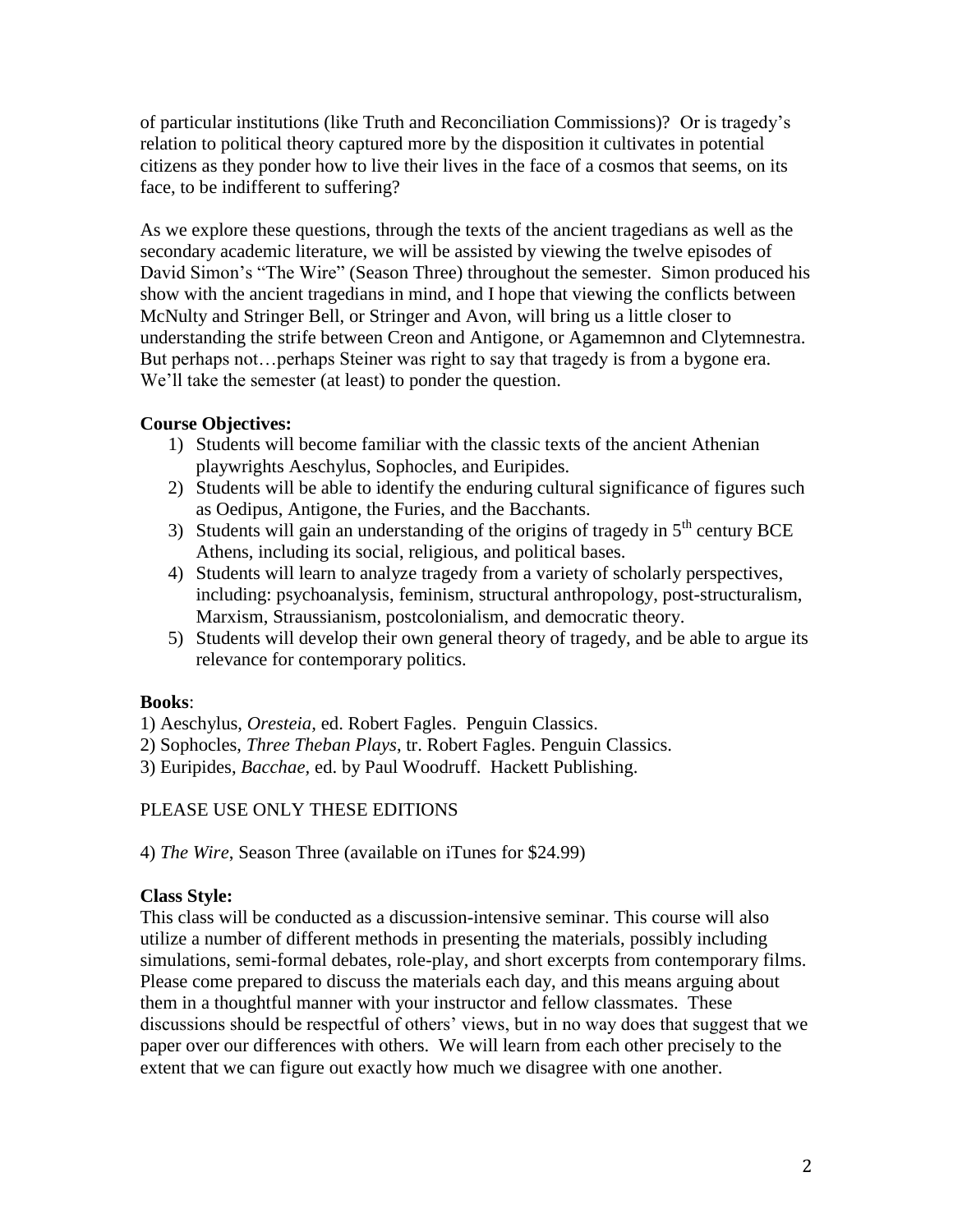#### **Assignments:**

#### Seminar Participation: 20%

Seminar Facilitation: 10%

Short Paper: 15% (5 pages, due February 26 in class). Questions will be distributed by the instructor in advance. This paper may be re-written after the Peer Review and submitted for a re-grade, which will be an average of the first and second versions of the paper. This re-write option, if exercised, is due March 19.

Peer Review: 10% (due March 5). Instructor will provide a template.

Discussion Posts (online in the Forum, via Sakai): 10% (10 postings total, 1% each) Final Paper: 35% (15 pages for undergraduates; 20 pages for graduate students, due April 17)

#### *Seminar Participation:*

Given that this is a fourth-year/graduate course, participation counts heavily. Please make sure to actively (and thoughtfully) engage in conversation each session, and please check with the instructor if you have any questions regarding your participation grade throughout the semester.

#### *Seminar Facilitation:*

Each student will be responsible for facilitating one of the class sessions, probably in conjunction with one other student. Facilitators do not need to provide a lengthy introduction on their appointed day, but should provide several questions or topics for discussion, and should be prepared to briefly introduce each question or topic.

#### *Discussion Posts:*

Prior to each week of class BEGINNING WITH WEEK TWO, each student is required to post one item to the Forum section of Sakai by 10:00 a.m. on Tuesday of that week. THERE IS NO POSTING DUE IN WEEK TWELVE. This posting is to be approximately 50-100 words. The grade will be based on whether the posting meets these requirements – it will not be graded for content, though postings that are clearly not related to the week's readings, or that demonstrate a lack of acquaintance with the readings, will not be counted.

Each post should address a question to the text, or to one of the other student posts for that week. They can take many forms, and the following are just a few examples: 1) puzzle through what the author means… e.g. "Author X seems to state that Z is the case, but I cannot understand how this argument works, since the Author also says Y. One way to resolve this seeming dilemma is to include B in the argument, which removes the contradiction; 2) argue with the author… "Author M states X and Y, both of which result in a argument that is immoral (state why) and threatens democratic legitimacy (state why). Author M's position is of no use to us in crafting a theory of tragedy; 3) "Student U has posted that Author P is wrong because of K. While I agree that K is a problem, Student U does not take into account Author P's argument J, which answers the contradictions raised by Student U." Hopefully these dreary examples will give you an idea of the flavour of the postings, but please do make your commentary livelier than what I have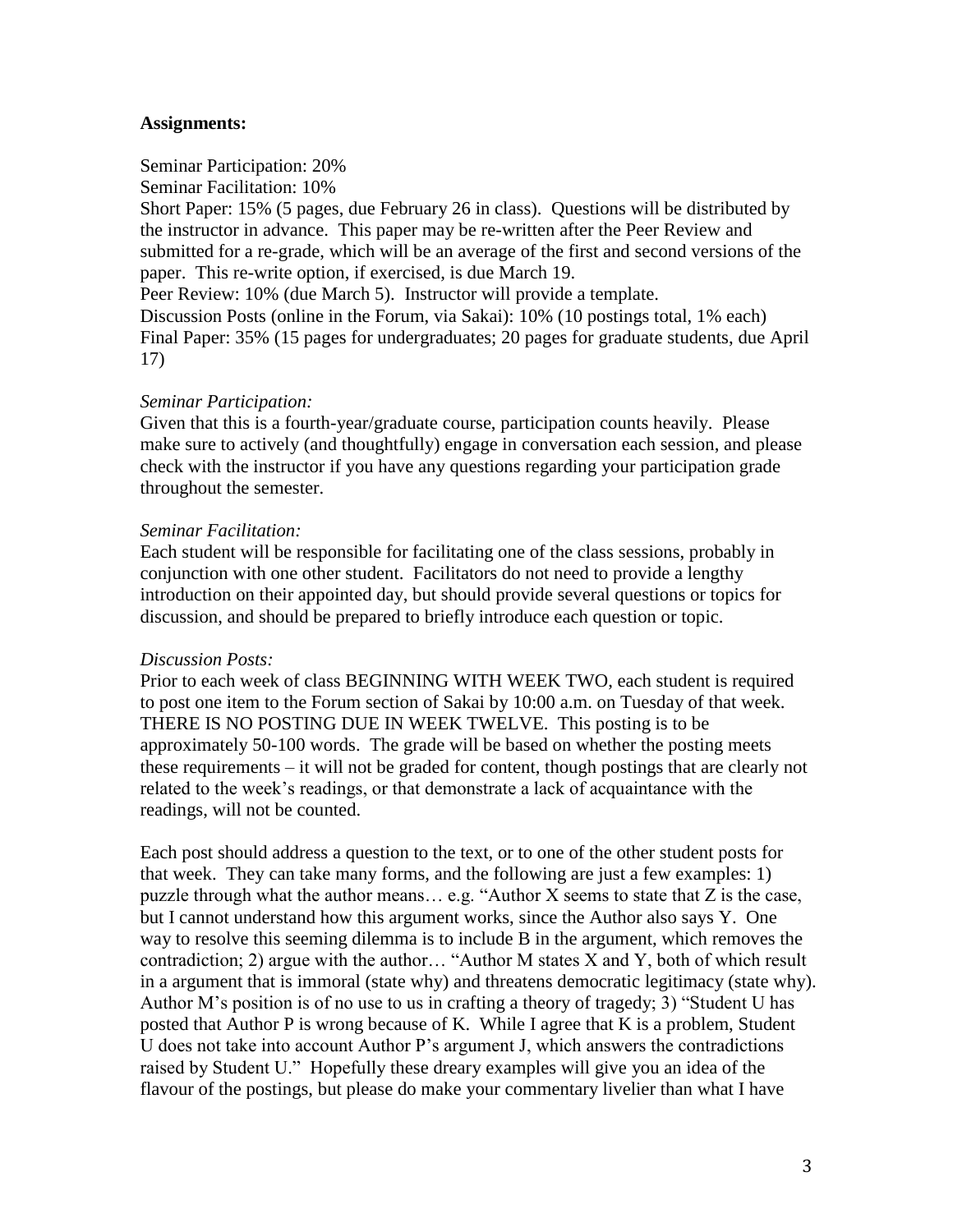just written above! I expect that these postings will facilitate class discussions by placing a number of issues on the table well before the actual class session, and I will likely be responding to some of the issues raised in my own discussion for that week.

## **Deadline to Withdraw is Friday, March 8**

Last date for withdrawal without academic penalty and last day to change from credit to audit status for duration 3 courses without academic penalty.

## **Academic Integrity:**

In this course we aim to conduct ourselves as a community of scholars, recognizing that academic study is both an intellectual and ethical enterprise. You are encouraged to build on the ideas and texts of others; that is a vital part of academic life. You are also obligated to document every occasion when you use another's ideas, language, or syntax. You are encouraged to study together, discuss readings outside of class, and share your drafts during peer review and outside of class. In this course, those activities are well within the bounds of academic honesty. However, when you *use* another's ideas or language—whether through direct quotation, summary, or paraphrase—you must formally acknowledge that debt by signalling it with a standard form of academic citation.

## **Midnight Café**

This is an experimental and completely ungraded chat forum, which will be open from midnight to 1 a.m. Thursday night/Friday morning only. It's dangerous, probably a bad idea, and you're not really ready for it. So just move on.

## **Turnitin.com**

Written assignments may be submitted through turnitin.com, at the instructor's discretion. Links and password will be supplied at the time of the assignment by the instructor.

## **Students With Disabilities:**

As part of Brock University's commitment to a respectful work and learning environment, the University will make every reasonable effort to accommodate all members of the university community with disabilities. If you require academic accommodations related to a documented disability to participate in this course, you are encouraged to contact Services for Students with Disabilities in the Student Development Centre (4<sup>th</sup> Floor, Schmon Tower, ex. 3240). You are also encouraged to discuss any accommodations with the instructor well in advance of due dates and scheduled assessments.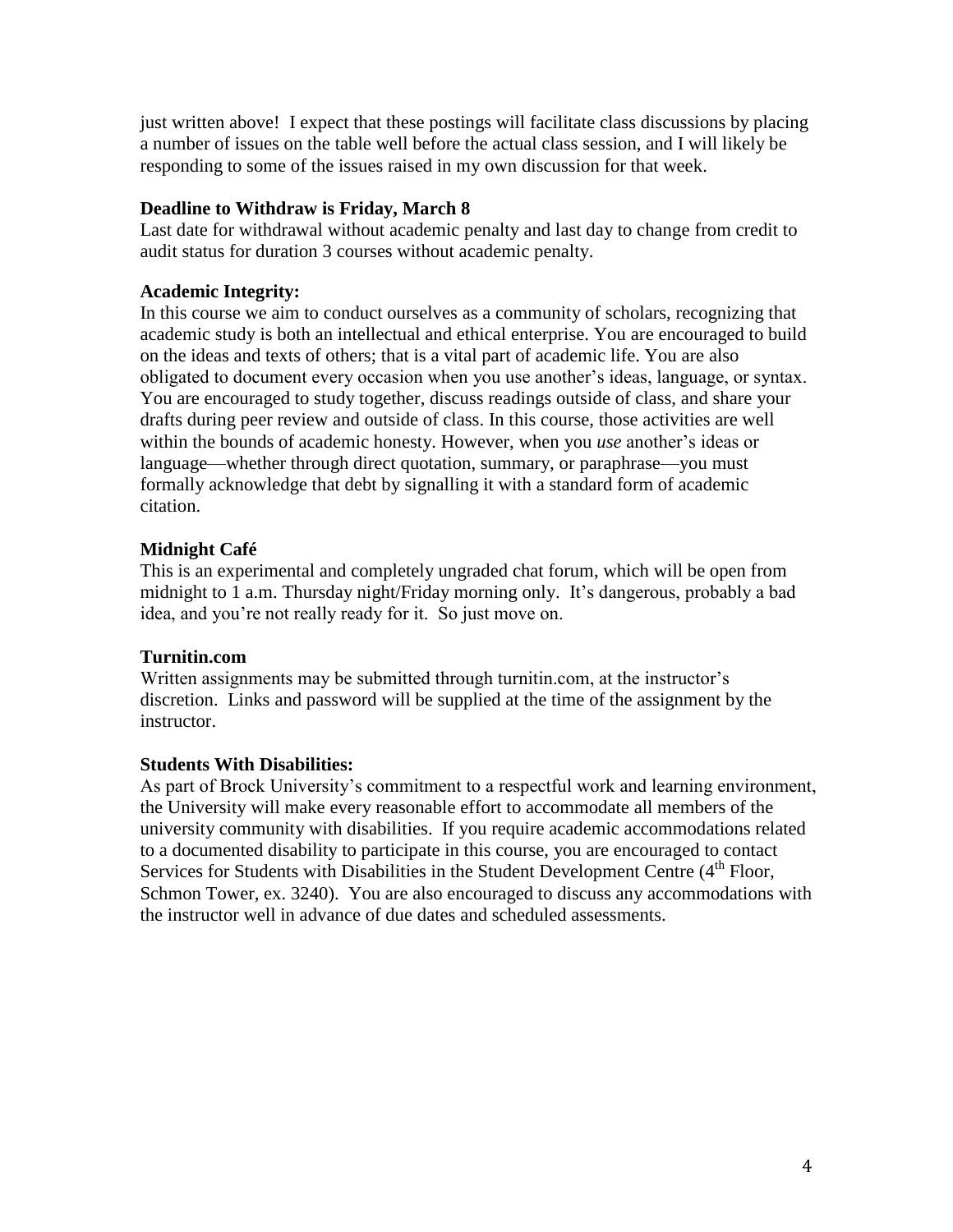#### **Schedule:**

#### **NOTE THAT ALL READINGS ARE AVAILABLE EITHER ON SAKAI OR VIA THE LIBRARY'S ONLINE RESOURCES, EXCEPT FOR THE THREE COURSE TEXTS.**

### **Week One, January 8**: **Introducing Tragedy**

Short readings from Plato, Aristotle, Hegel, and Nietzsche in class for group-work; Introducing "The Wire"

#### **Week Two, January 15**: **The End of Tragedy? A New Beginning?**

*Rethinking Tragedy*: essays by George Steiner (29-44) and Simon Goldhill (45-62) Terry Eagleton, *Sweet Violence* ("A Theory in Ruins" 1-22; "The Value of Agony" 23- 40)

Walter Kaufmann, "Toward a New Poetics," in *Tragedy and Philosophy*, Anchor Books (1968), pp. 87-117.

Simon Goldhill, "Modern Critical Approaches to Greek Tragedy," from *Cambridge Companion to Greek Tragedy* (1997) pp. 324-347.

## **Week Three, January 22**: **The Thick Description of Attic Tragedy**

Paul Cartledge, "'Deep Plays': Theatre as Process in Greek Civic Life," from *Cambridge Companion to Greek Tragedy* (1997), 3-35

P. E. Easterling, "A Show for Dionysus," from *Cambridge Companion to Greek Tragedy* (1997), 36-53.

Edith Hall, "The Sociology of Athenian Tragedy," from *Cambridge Companion to Greek Tragedy* (1997), 93-126.

"The Rebirth of Tragedy": http://www.prospectmagazine.co.uk/art-books/wire-greektragedy-optimism/

Walter Burkert, "Greek Tragedy and Sacrificial Ritual," in *Savage Energies : Lessons of Myth and Ritual in Ancient Greece*, University of Chicago Press (2001), pp. 1-21 (notes go until page 36).

## **Week Four, January 29**: **The Oresteia – The Family and the Polis**

*Oresteia*, entire text of all three plays Peter Euben, "Introduction" to *Greek Tragedy and Political Theory*, pp. 1-42 Charles Segal, "Greek Tragedy and Society: A Structuralist Perspective," in *Greek Tragedy and Political Theory* pp. 43-75

#### **Week Five, February 5**: **Oresteia – Patriarchy, Reconciliation, Difference**

Froma Zeitlin "Dynamics of Misogyny: Myth and Mythmaking in the Oresteia" *Arethusa* 11 ½ (1978) 149-181

Peter Euben, essay on the *Oresteia* from *The Tragedy of Political Theory: The Road Not Taken*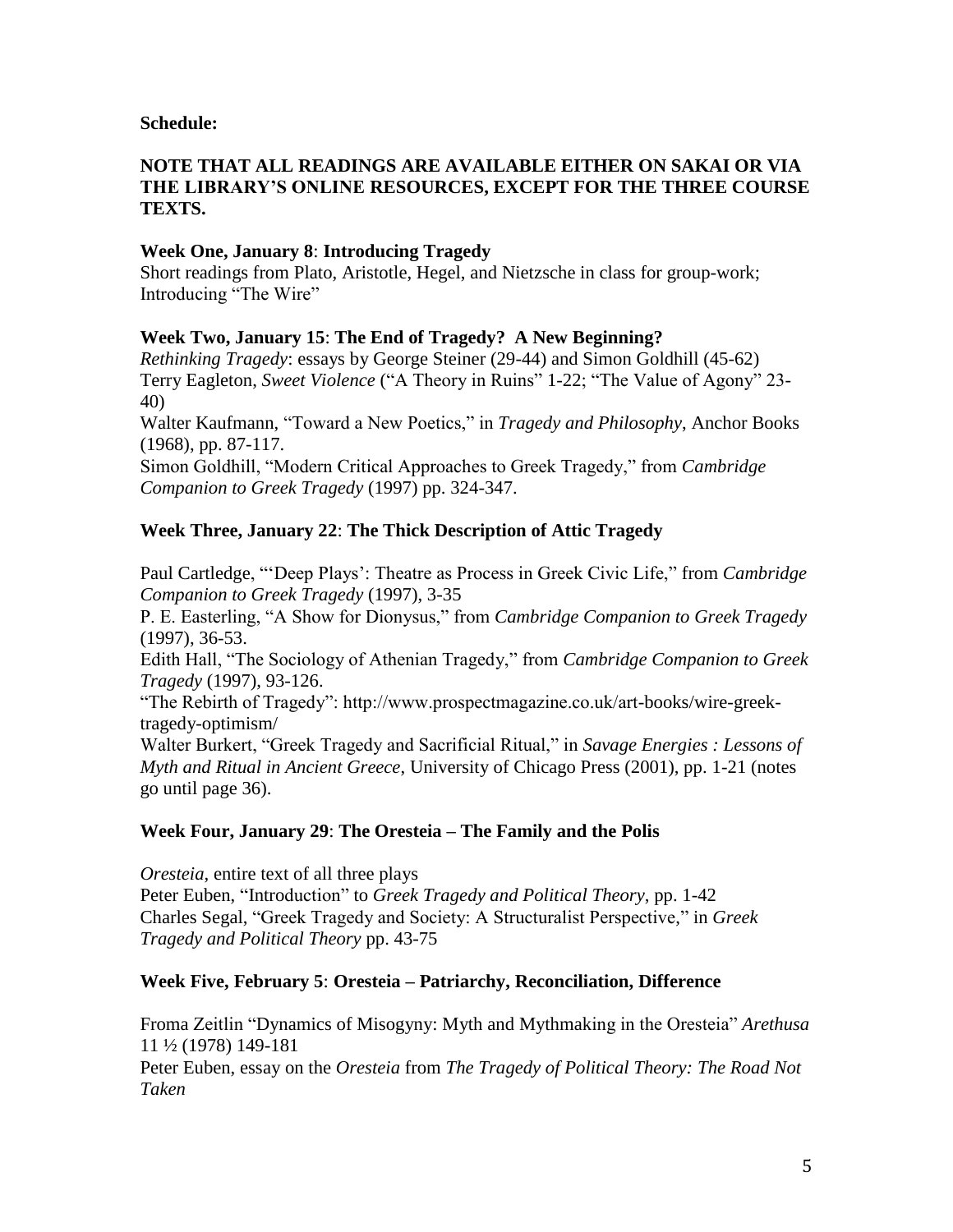Vernant and Vidal-Naquet, "Hunting and Sacrifice in Aeschylus' Oresteia" from *Myth and Tragedy* pp. 141-160 Goldhill, "Civic Ideology and the Problem of Difference: The Politics of Aeschylean Tragedy, Once Again" *Journal of Hellenic Studies* 120: 34-56

## **Week Six, February 12**: **Oedipus and Freud**

*Oedipus Rex,* in *Three Theban Plays* Walter Kaufmann, "The Riddle of Oedipus," in *Tragedy and Philosophy*, Anchor Books (1968), pp. 118-158. Sigmund Freud, *Interpretation of Dreams*, pp. 81-89 Vernant and Vidal-Naquet, "Oedipus Without the Complex" in Myth and Tragedy pp. 85-111

## **NO CLASS February 19 (Reading Week)**

## **Week Seven, February 26**: **Antigone, Ismene, Tegonni**

*Antigone,* in *Three Theban Plays* Tina Chanter, "Exempting Antigone from Ancient Greece: Multiplying and Racializing Genealogies in *Tegonni: An African Antigone*," in *Whose Antigone: The Tragic Marginalization of Slavery*, SUNY Press (2011) pp. 87-117. Elshtain, Jean Bethke. "Antigone's daughters." *democracy* 2.2 (1982): 46-59. Honig, Bonnie. "Ismene's Forced Choice: Sacrifice and Sorority in Sophocles' *Antigone." Arethusa* 44.1 (2011): 29-68.

## **Week Eight, March 5**: **Queering Antigone**

Butler, *Antigone's Claim*, pp. 1-26, 27-56, 57-82 John Seery, "Acclaim for Antigone's Claim, Reclaimed (or, Steiner Contra Butler)" *Theory & Event* 9:1 (2006) http://muse.jhu.edu.proxy.library.brocku.ca/journals/theory\_and\_event/v009/9.1seery.ht ml

## **Week Nine, March 12**: **Revolution, Tyranny, Reconciliation?**

Alain Badiou, "Theory of the subject according to Sophocles, theory of the subject according to Aeschylus," in *Theory of the Subject* (158-168) Terry Eagleton, "Thomas Mann's Hedgehog," in *Sweet Violence* pp. 274-297 C. Fred Alford, "Melanie Klein and the "Oresteia Complex": Love, Hate, and the Tragic Worldview" *Cultural Critique* 15 (1990) pp. 167-189. Arlene Saxonhouse, "Tyranny of Reason in the Polis" *APSR* 82 (1988) pp. 1261-1275.

## **Week Ten, March 19**: **Slaves and Sacrifice**

Page duBois, "Slaves in the Tragic City," in *Out of Athens* 72-90 (2010) Rene Girard, "Sacrifice" and "Oedipus and the Surrogate Victim," in *Violence and the Sacred* pp. 1-38; 68-88 Page duBois, "The Persistence of Oedipus" in *Out of Athens: The New Ancient Greeks*,

Harvard University Press (2010), pp. 157-172.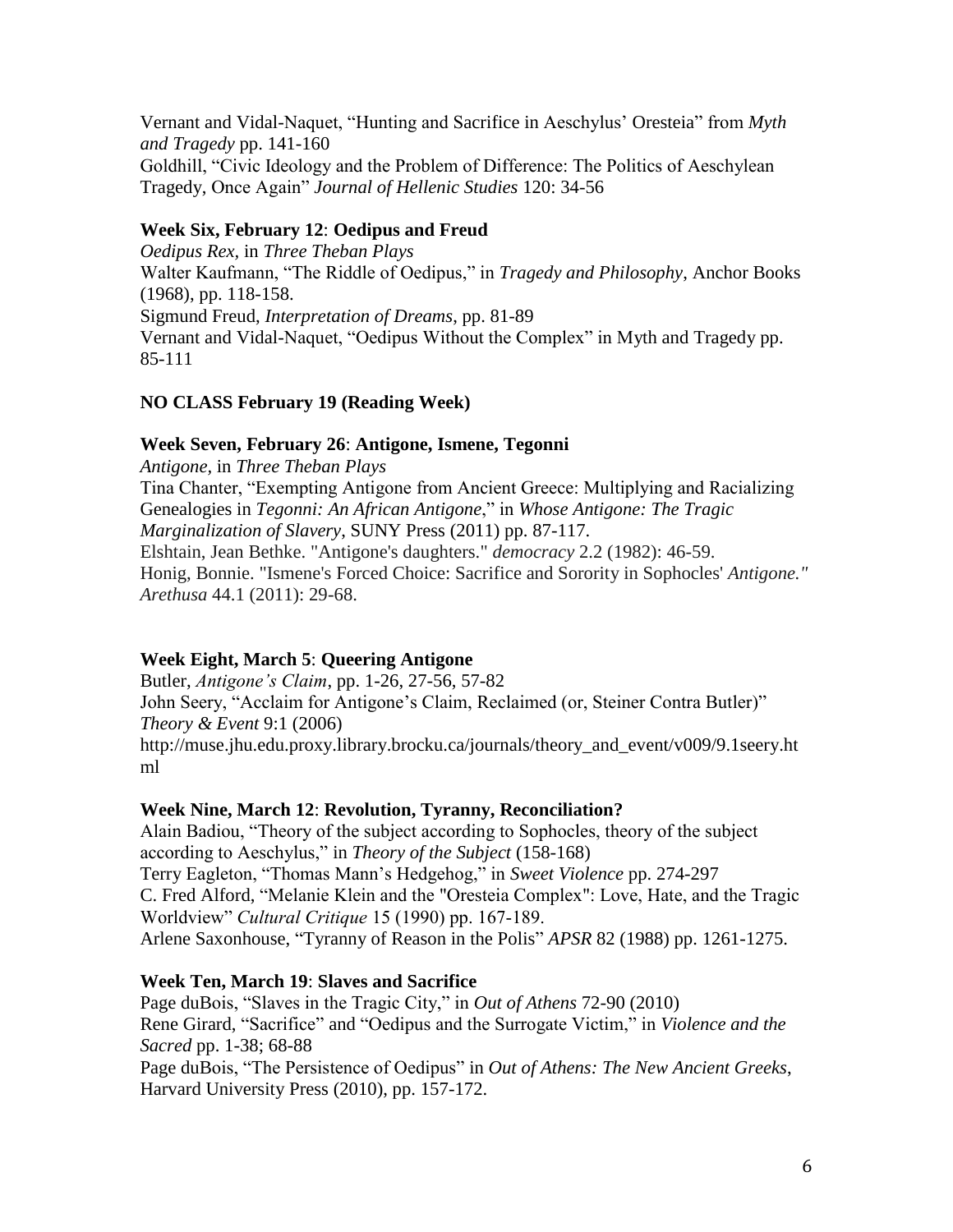#### **Week Eleven, March 26**: **Dionysus and Bacchanalian Women**

*Bacchae* Helene Foley, "The Bacchae," in *Ritual Irony: Poetry and Sacrifice in Euripides* pp. 205- 258. Zeitlin on "Playing the Other: Theater, Theatricality and the Feminine in Greek Drama," in *Nothing to Do With Dionysos?* pp. 63-96

E. R. Dodds, *The Greeks and the Irrational*, "Maenadism," pp. 270-280

## **Week Twelve, April 2**: **Mourning, Memory, and Generations**

Werner Riess, chapter from *Performing Interpersonal Violence* David McIvor, 'A Splintering and Shattering Activity': Race, Reconciliation, and the Work of Mourning. Unpublished manuscript.

P.J. Brendese, "For Love of the Impossible: *Antigone*, Memory and the Politics of Possibility," in *When Worlds Elide: Political Theory, Cultural Studies and the Effects of Hellenism,* J. Peter Euben & Karen Bassi, eds. (MD: Rowman & Littlefield, 2010) Elizabeth Markovits, "Birthrights: Freedom, Responsibility, and Democratic Comportment in Aeschylus' Oresteia." *American Political Science Review*, 103 (2009), pp. 427-441.

## **Recommended Additional Texts on Tragedy and Politics:**

*Hegel on Tragedy,* edited by Ann and Henry Paolucci J. P. Sartre, *The Flies* Richard Seaford, *Reciprocity and Ritual: Homer and Tragedy in the Developing City State* Brian Vickers, *Towards Greek Tragedy* Helene Foley, *Female Acts in Greek Tragedy* George Steiner, *Antigones* George Steiner, *The Death of Tragedy* Barbara Goff and Michael Simpson, *Crossroads in the Black Aegean Classics in Post-Colonial Worlds*, edited by Lorna Hardwick and Carol Gillespie Richard Armstrong, *A Compulsion for Antiquity: Freud and the Ancient World*, Cornell UP, 2005 Miriam Leonard, *Athens in Paris: Ancient Greece and the Political in Postwar French Thought*, OUP 2005 Jacques Lacan, *Seminar of JL*, Book VII, pp. 243-290 Romand Coles, "Tragedy's Tragedy," in *Beyond Gated Politics* Martha Nussbaum, *The Fragility of Goodness* Robert Fagles, "The Serpent and the Eagle," in *The Oresteia*, edited by Robert Fagles, pp. 13-97 Michel Foucault, "Nietzsche, Genealogy, History" in *The Foucault Reader* Goldhill, "The Great Dionysia and Civic Ideology" JHS 107 (1987): 58-76

H. P. Lovecraft, *At the Mountains of Madness; The Call of Cthulhu*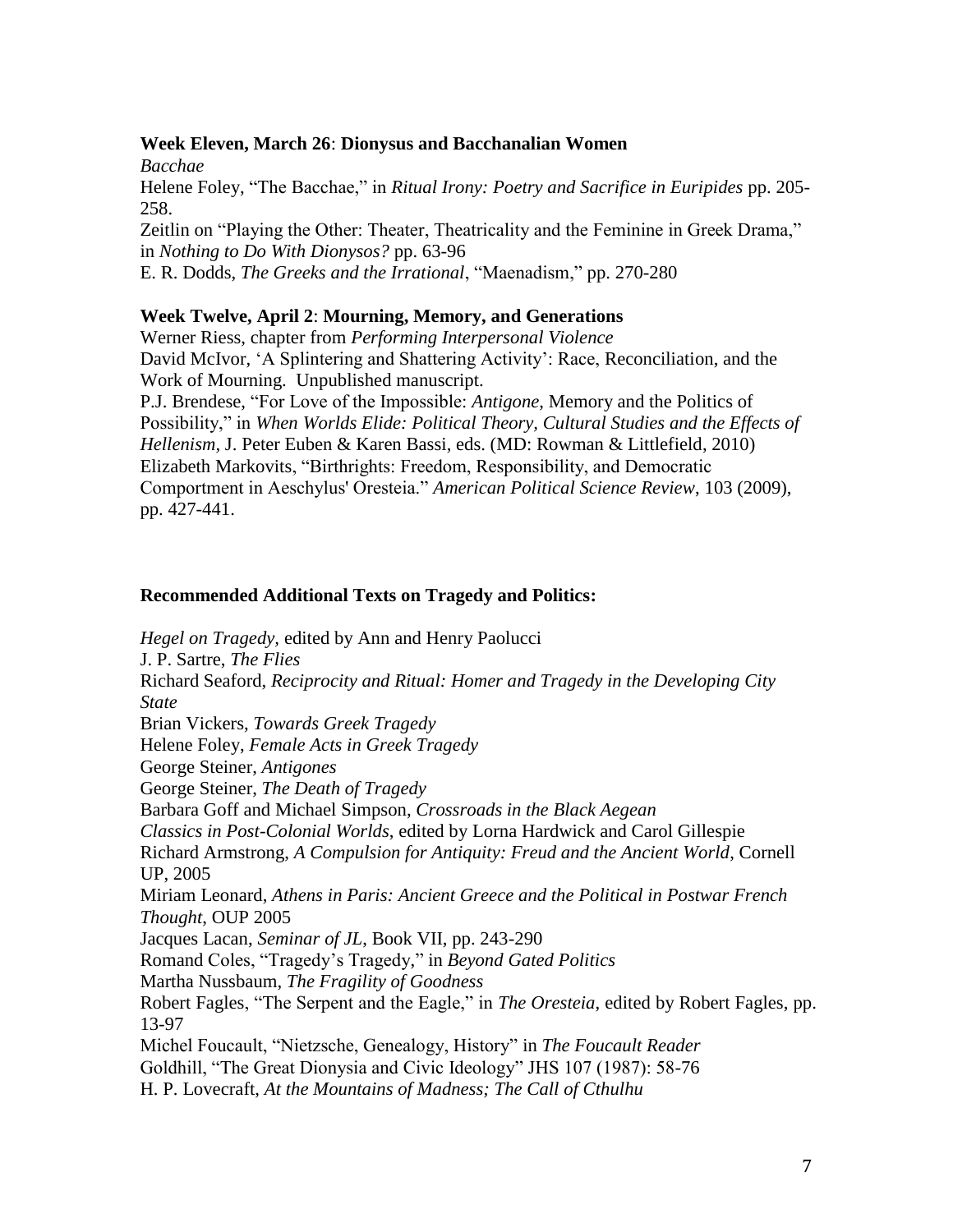Joydeep Roy-Bhattacharya, *The Watch*

Slavoj Zizek, "From Antigone to Joan of Arc," *Helios*. 31 (Spring-Fall 2004) (51-62) Stefan Dolgert, "Sacrificing Justice: Suffering Animals, the *Oresteia*, and the Masks of Consent." *Political Theory* 40:3 (2012), pp. 263-289.

Bernard Williams, *Shame and Necessity*

Christopher Rocco, "The Tragedy of Critical Theory" in *Tragedy and Enlightenment*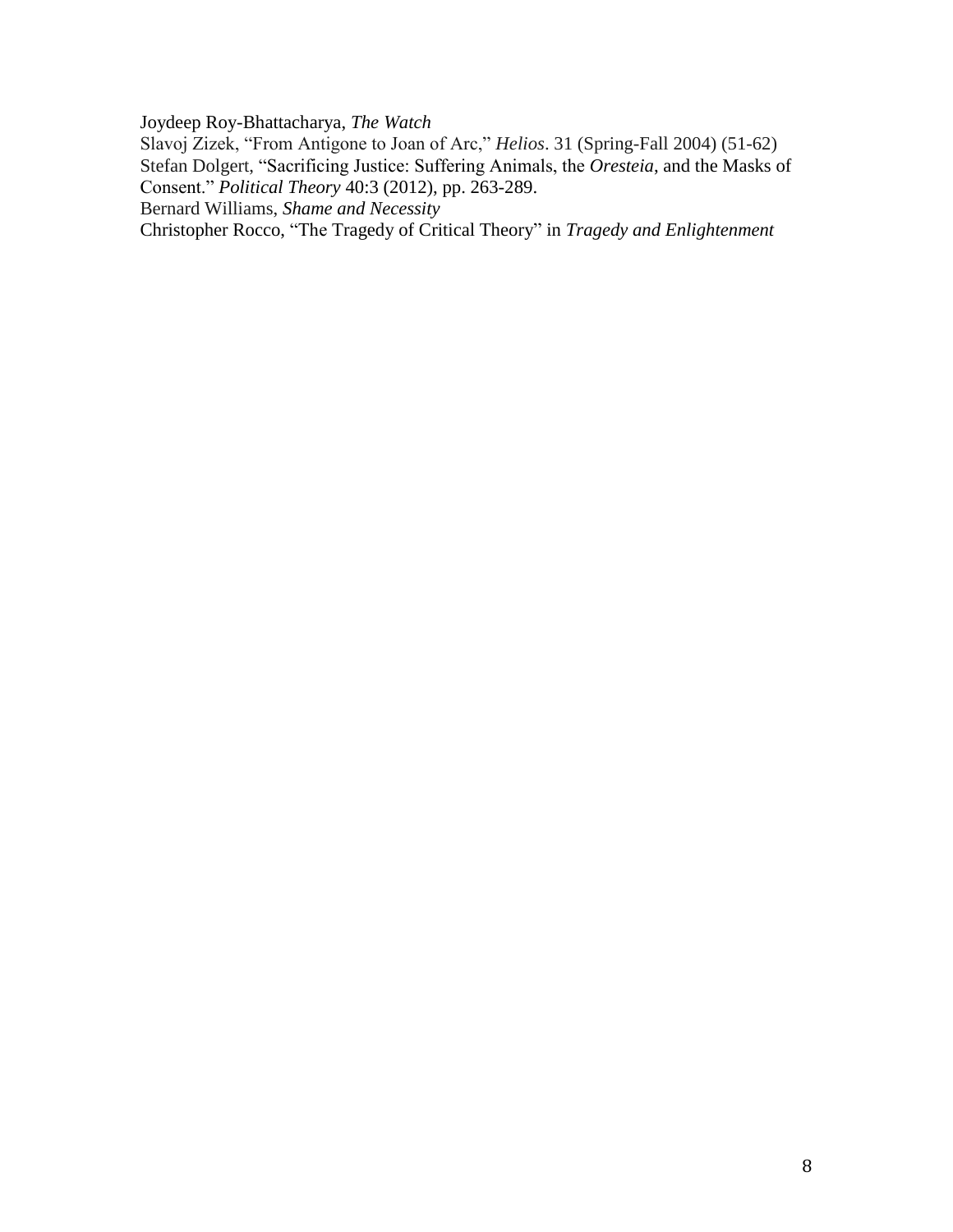# **DEPARTMENT OF POLITICAL SCIENCE STATEMENT ON ACADEMIC MISCONDUCT**

Because academic integrity is vital to the well-being of the university community, Brock University takes academic misconduct very seriously. Academic misconduct includes plagiarism, which involves presenting the words and ideas of another person as if they were your own, and other forms of cheating, such as using crib notes during a test or fabricating data for a lab assignment. The penalties for academic misconduct can be very severe. A grade of zero may be given for the assignment or even for the course, and a second offense may result in suspension from the University. Students are urged to read the section of the Brock University Undergraduate Calendar that pertains to academic misconduct. Students are also reminded that the Student Development Centre (Schmon Tower, Room 400) offers free workshops on writing and study skills and on avoiding plagiarism.

## *POLICY ON LATE ESSAYS*

The policy of the Department is that essays received by the instructor or deposited in the Political Science department Essay box after 4:00 p.m. or at a time designated by the instructor, of the date on which they were due will be penalized **two per cent** for each day late from Monday through Friday and **five per cent** for the period from Friday 4:00 p.m. to Monday 8:30 a.m., and that no paper will be accepted two weeks after the due date. \*\*\*\*\*\*\*\*\*

An essay is considered received when the **original** hard copy (printed-not disk) of the paper is in the hands of the instructor or in the box outside the Political Science Department's office. (ALL ESSAYS MUST INCLUDE A TITLE PAGE WITH THE FOLLOWING INFORMATION CLEARLY MARKED: STUDENT NUMBER, TA and INSTRUCTOR'S NAME, COURSE NAME and NUMBER).

Having an essay date-stamped by security, or the library, or anyone else does **not** constitute receipt of the essay by the Political Science Department. Instructors may require that essays be submitted electronically through turnitin.com. In this case, students must consult with the Instructor on what constitutes a late essay. \*\*\*\*\*\*\*\*\*

Instructors may establish more restrictive deadlines or more severe penalties in particular courses – check the course outline. Extensions of due dates are granted only in circumstances that are beyond the student's control, such as health problems that are supported by a medical certificate or other, clearly equivalent, situations. \*\*\*\*\*\*\*\*\*

Time management problems are not grounds for extensions. You are strongly urged to avoid these penalties by beginning to work on essays early in the term; by setting your own target dates for completion that are several days before the due date; and by carefully budgeting your time.

## *POLICY ON RETURNING MARKED ESSAYS*

Marked essays will normally be returned during class meetings or at the final examination. Students who are not in class to receive their essays or do not receive them at the final examination can obtain them in two ways:

directly from the instructor during his/her office hours (unless the instructor specifies in the course outline or by notice on his/her office door that this option is not available), and/or

 $\Box$  directly from the instructor on specific days and at specific times announced in class or posted on his/her office door.

**Note**: Essays that are not picked up within six months after the end of term will be shredded.